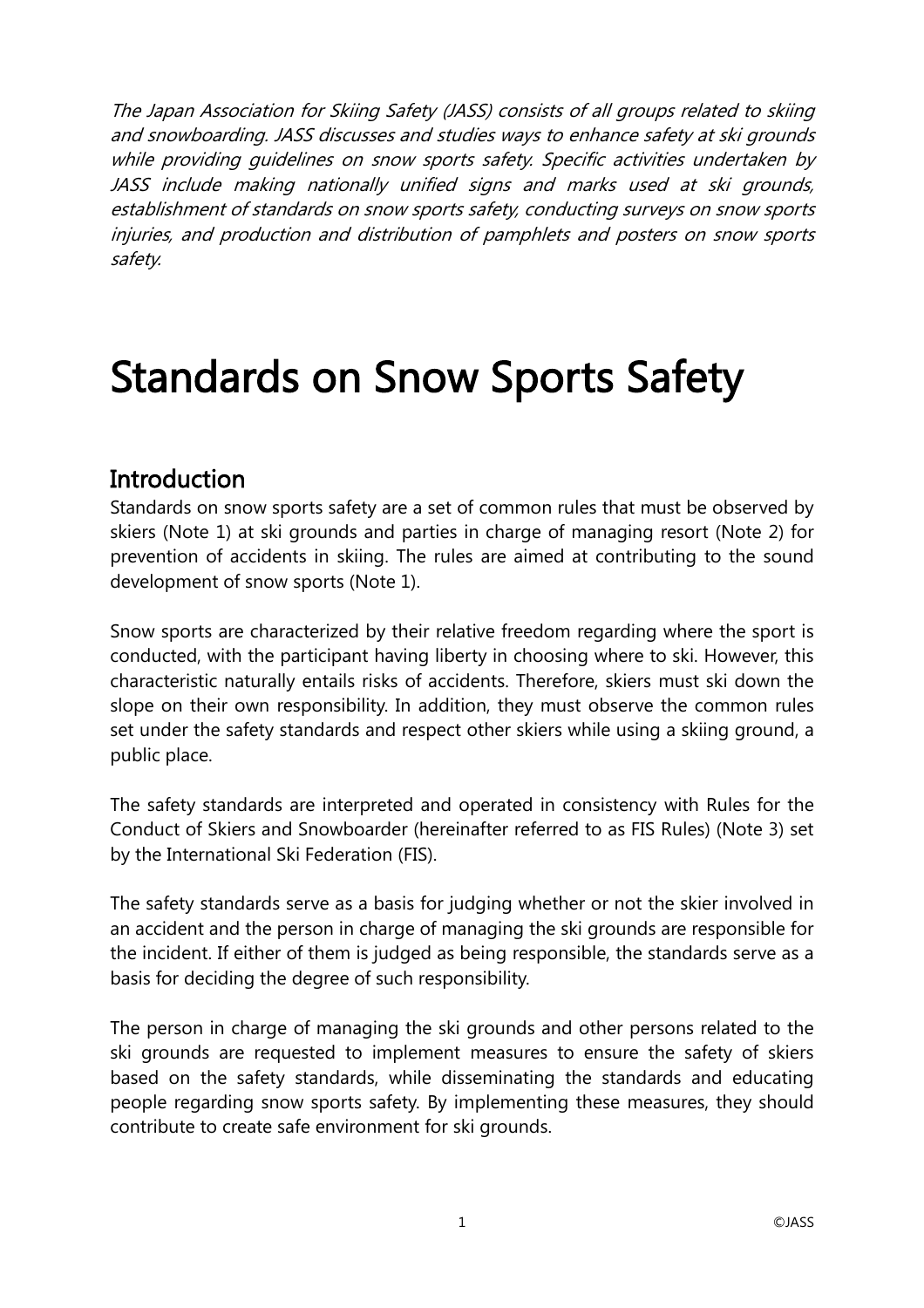# Chapter 1 Dangers inherent in snow sports

Following are dangers inherent in snow sports

- 1) Dangers posed by irregular weather conditions such as snowfall, blizzard, rainfall and dense fog, including whiteout (a condition in which visibility and contrast are reduced by snowy weather)
- 2) Dangers posed by particular land conditions such as cliff, steep slope, ditch and mountain stream
- 3) Dangers posed by snow quality and snow surface conditions, such as icy slope, deep snow, crevasse and avalanche, including a tree well (void around the trunk of a tree enveloped in deep snow) and a tree hole (ground exposed around a tree following snow melting in early spring)
- 4) Dangers posed by natural objects such as a standing tree, a stump, thicket, rocks, exposed ground and waterway
- 5) Dangers posed by collision with artificial objects such as a support pillar of ski lifts, a snow-making facility, signs erected on ski grounds, ropes and mats
- 6) Dangers posed by collision with snowmobiles
- 7) Dangers posed by the use of snow parks
- 8) Dangers posed by excessive speeding by a skier
- 9) Dangers posed by fall of a skier
- 10) Dangers posed by collisions with other skiers
- 11) Health risks due to fatigue, drinking, drug and poor physical conditions
- 12) Dangers posed by the use of inappropriate ski gear
- 13) Dangers posed by other conditions similar to those listed above

# Chapter 2 Responsibilities of skiers

# 1. Skiing

- (1) Skiers must recognize inherent dangers in snow sports and ski while avoiding such dangers.
- (2) Skiers must always move within the range of their vision and must stop or turn immediately if necessary.

(Note 3) If skiers ski in the manner as described above, they can prevent most of collisions with other skiers or objects.

# 2. Riding a ski lift

- (1) People using a ski lift include not only people on the lift but also those who are waiting for the next lift to arrive and people who have just got off the lift.
- (2) People using a ski lift must read a notice board and ride the lift in accordance with the notice. Skiers who feel insecure about riding the lift must report the problem to the person in charge and seek assistance deemed necessary.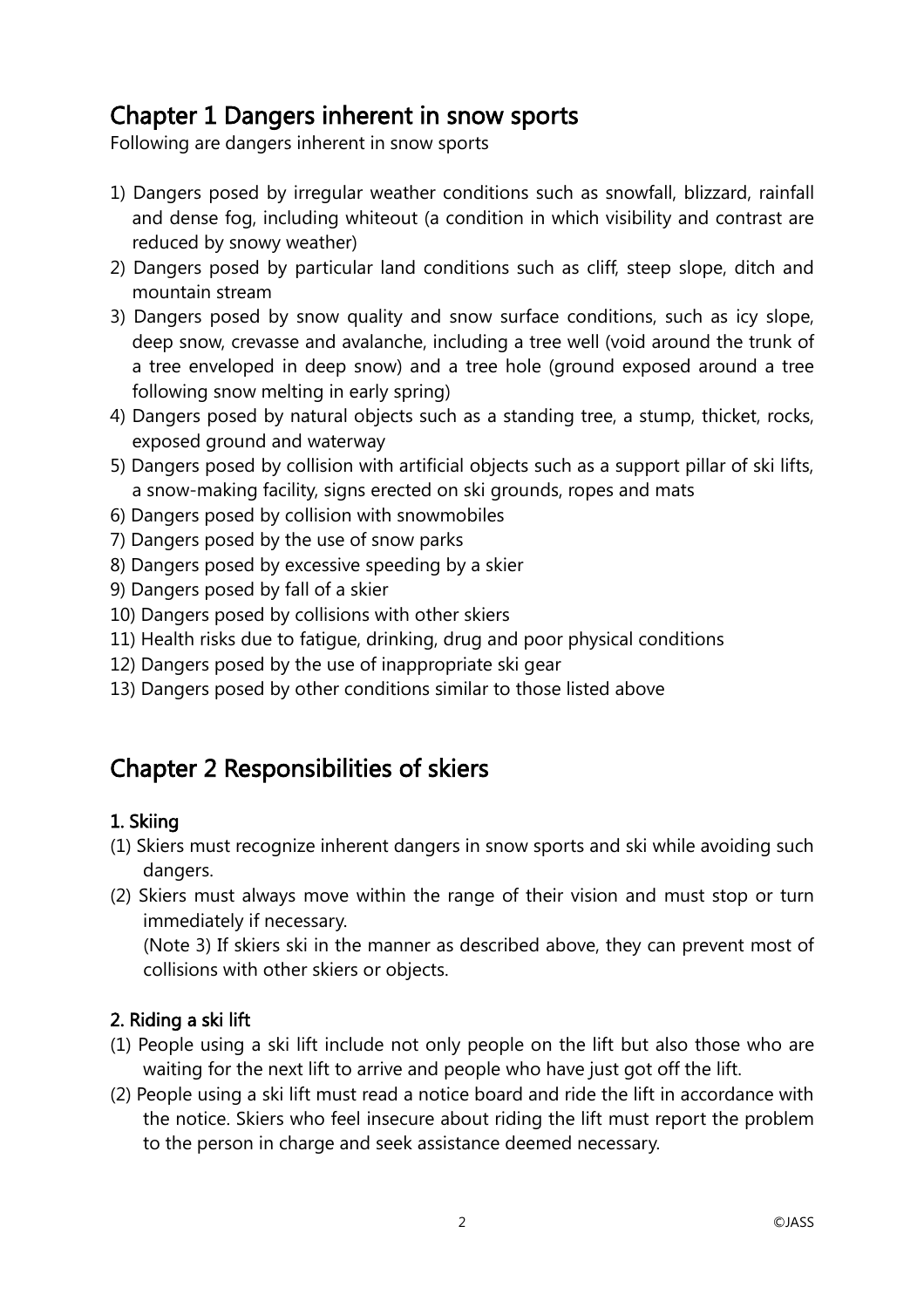### 3. Observance of rules and instructions shown in signs and others

Skiers must behave in accordance with rules shown in signs and notice boards, instructions issued via a public speaker set up on the skiing ground, notes and warnings shown on the trail map, and instructions issued by patrolling officials.

### 4. Prohibited acts

Acts listed below are prohibited.

- (1) Skiing outside the course
- (2) Stepping in or skiing on closed courses
- (3) Skiing near standing trees, the support pillars of the lift, snow-making facilities, nets, ropes and mats
- (4) Skiing near other skiers
- (5) Blocking skiing by other skiers
- (6) Moving close to snowcats (ski-trail groomers) and other vehicles moving on snow
- (7) Hampering operations of ski lifts
- (8) Skiing under the influence of alcohol or drugs
- (9) Standing or sitting on a ski trail for a long time
- (10) Engaging in acts similar to those mentioned above

# 5. Obligation to slow down

Skiers must reduce their skiing speed under the conditions listed below.

- (1) Where slow-speed signs are erected
- (2) When visibility in front is poor due to land situations, and natural or artificial objects
- (3) When snowfall is not deep enough for skiing at the beginning of ski season or in early spring
- (4) When visibility is poor due to falling snow, snowstorm, dense fog and sunset
- (5) When whiteout occurs (a condition in which difference in height and bumps on the slope are not easily visible due to snowy weather)
- (6) When the skier skis near natural objects such as standing trees, stumps, thickets, rocks, exposed ground and waterway
- (7) When the skier skis near artificial structures such as the support pillar of a lift, snow-making facility, nets, ropes and mats
- (8) Where the trail merges with other trail or the trail is narrow
- (9) When the skier skids off toward the side of the trail or the skier skis toward the end of the course
- (10) When the skier comes close to a facility where people get on or get off the lift
- (11) Where the course is crowded
- (12) When the skier skis toward an area for children (skiing slope for children)
- (13) When the skier comes close to patrolling employees on duty or encounters snowmobiles in operation
- (14) When the skier skis in areas where safe passage cannot be warranted without reducing speed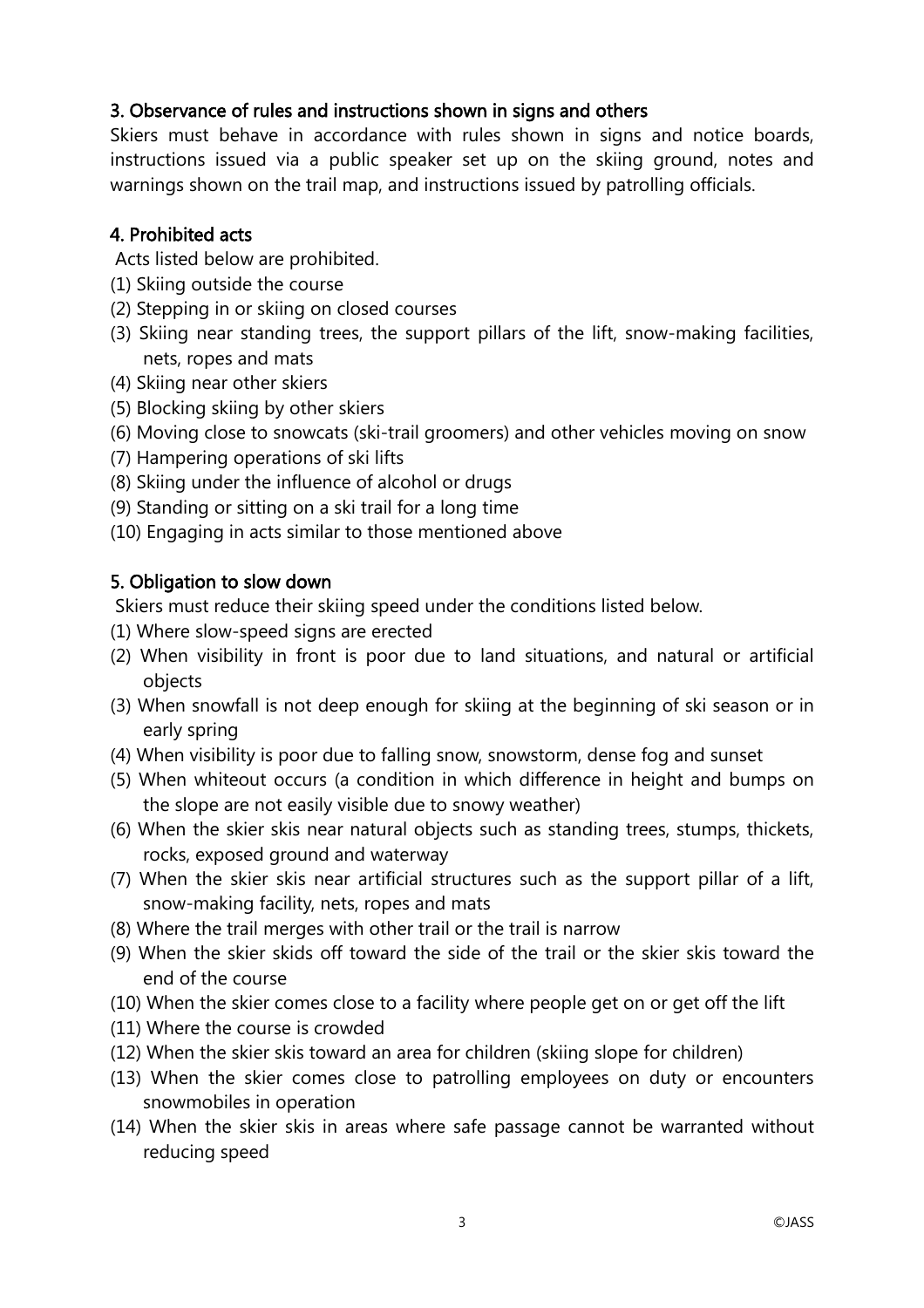# 6. Obligations of skiers during skiing

- (1) When starting skiing, entering into the trail of the approaching skier or crossing the trail, skiers from an upper hill have priority of skiing down the trail.
- (2) While descending on the hill, the skier must look ahead and keep a proper distance with skiers skiing down in front of the skier to ensure safety.
- (3) When the skier stops skiing, climbing up or down on foot, he or she must use the side of the trail.
- (4) When the skier comes across patrolling employees on duty or snow vehicles in operation, he or she must stop or reduce the skiing speed to ensure their smooth passage.
- (5) While skiing, the skier must connect a leash cord between ski gear and his or her body to prevent other skiers from getting hurt due to the gear being unleashed from the skier.
- (6) While skiing on deep snow, the skier must keep his or her hands off the straps of ski poles to give the hands freedom in securing enough space for breathing in the event of being buried in the snow. In addition, the skier must not ski near big trees in order to avoid falling into a tree well.

### 7. Obligations of skiers regarding the use of snow parks

When skiing at a snow park, the user must observe rules listed below.

- (1) The skier must obey rules shown on signboards and other boards.
- (2) The skier must ski within his or her abilities and techniques.
- (3) The skier must begin descending after confirming the safety of an area around his or her destination.
- (4) The skier must wear a helmet and other protective gear.

# 8. Responsibilities of leaders and instructors (Note 3)

- (1) Leaders and instructors are those in charge of taking individuals and groups to a skiing ground and give instructions, supervise and provide necessary care and treatment to them.
- (2) Leaders and instructors must eagerly observe rules stipulated under the safety standards.
- (3) Instructors must teach skiers such rules and how to ski safety in addition to teaching them ski techniques.
- (4) Upon considering weather, snow and trail conditions when instructing people taking their ski courses, instructors must not impose inappropriate challenges on them or put them in a situation where they encounter serious dangers such as an avalanche.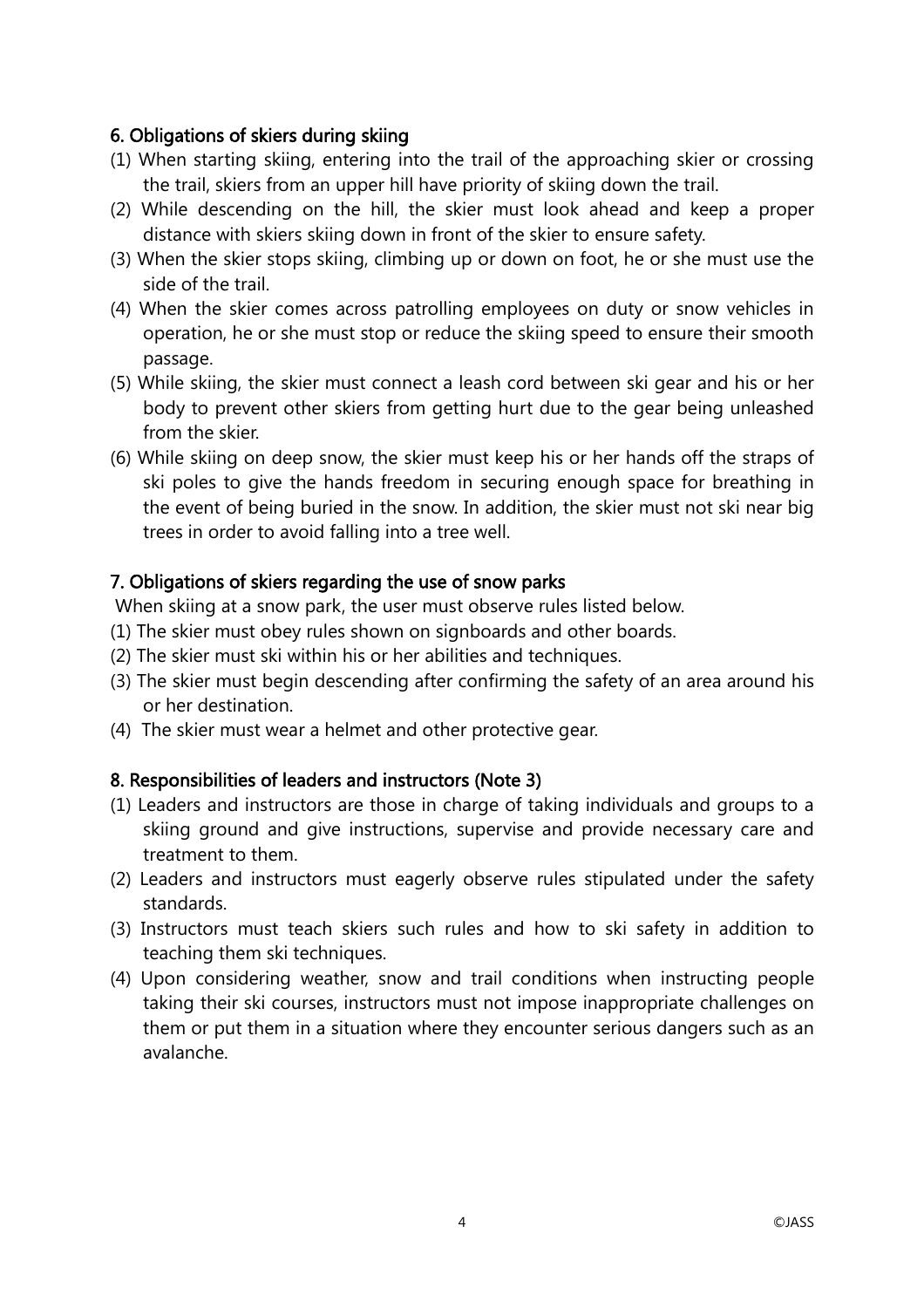### 9. Responsibilities of ski-school participants

- (1) People participating in a skiing school have no privilege regarding the use of the ground compared with other skiers skiing in the same area.
- (2) People participating in a skiing school must obey the instructions and orders issued by the person leading their group and the instructor, and behave in accordance with the rules stipulated under the safety standards.

# 10. Responsibilities of persons in charge of protecting children and persons accompanying children

- (1) Persons in charge of protecting children and persons accompanying them must know their skiing abilities and ensure that they would not encounter dangers.
- (2) Persons in charge of protecting children and persons accompanying them must teach them rules to be followed on the skiing ground.

### 11. Contestants

- (1) Contestants include not only skiers participating in a competition but also people practicing for a competition and those participating in a practice session before the competition.
- (2) Organizers of the competition have a responsibility to ensure the safety of contestants during the competition.

### 12. Obligation of skiers to rescue other skiers

- (1) In the event of an accident, all skiers must try to rescue the person involved.
- (2) The person responsible for causing an accident and those who have witnessed the accident must swiftly report the situation to officials on patrolling and other personnel on the skiing ground. In addition, they should cooperate in rescuing the person who was injured due to the accident.
- (3) The person responsible for causing an accident and those who have witnessed the accident must accurately explain the situation of the accident, and disclose their names and contact information in response to a request from officials on patrolling and other personnel on the skiing ground.

# 13. Search and rescue costs to be burdened by skiers

When the skier met with an accident while skiing outside the skiing course or other areas not under the management of the ski-ground operator in defiance of rules and regulations set by the operator, the skier must shoulder the cost for search and rescue operations.

### 14. Putting on a helmet and a ski cap

It is advisable for skiers to put on a helmet or a ski cap while skiing.

### 15. Recommendation of insurance

It is advisable for skiers to buy insurance policies against injury.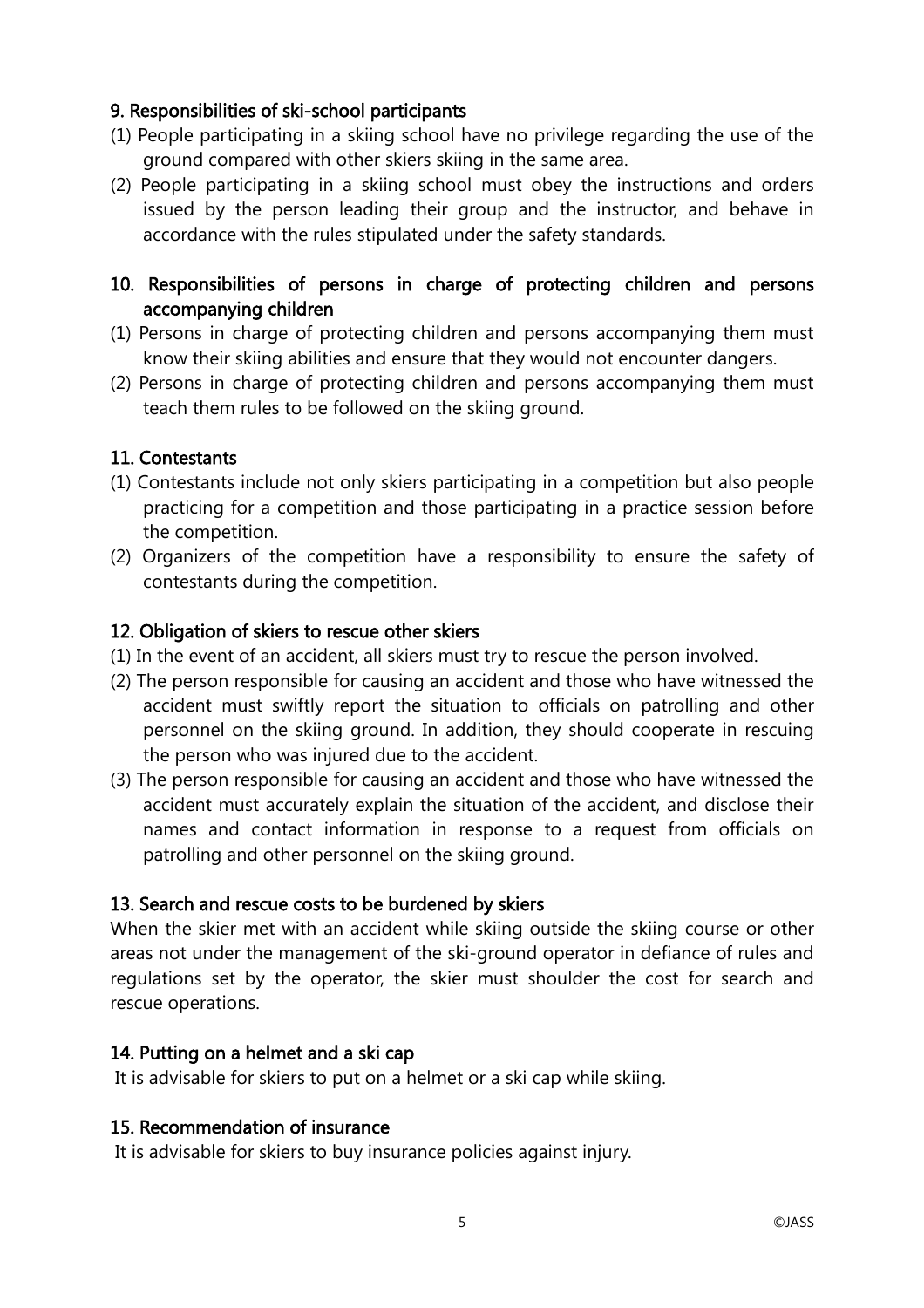# Chapter 3 Responsibilities of skiing-ground operators

### 1. Management of ski grounds

- (1) Facilities for aerial cable cars such as lifts and gondolas are managed by a business operator of aerial cable cars in line with safety management procedures set by the Ministry of Land, Infrastructure, Transport and Tourism for such operators, and the Railway Business Act.
- (2) Ski grounds are managed by a safety measures promotion committee set up by the skiing-ground operator. If such a committee does not exist, the skiing ground is directly managed by the skiing-ground operator.

### 2. Provision of information

(1) Preparation of a skiing ground map

The skiing-ground operator must prepare a skiing ground map, and it must be provided to skiers whenever they need it. The map is to contain information listed below.

- 1) Notices to skiers
	- i. To those who ski on this skiing ground (notice)
	- ii. Code of conduct to be observed on the snow ground
	- iii. Rules regarding the use of lifts
	- iv. Notes to skiers by the skiing-ground operator
- 2) Skiing area boundary lines, off-limit areas
- 3) Lift ticket booths, ski school desk
- 4) Skiing course, lifts, gondolas
- 5) Degree of difficulty for each ski course (green for entry level, red for intermediate level and black for advanced level)
- 6) Office for patrolling officers and its phone number
- 7) Toilets, restaurants, rest areas
- 8) Others

(2) If the snow ground is in irregular conditions, such as the need to close the skiing courses, issuance of an abnormal-weather warning and danger posed by an avalanche, the party in charge of managing skiing-ground operations must promptly convey the situation to skiers via public boards and in-house speakers, and must take adequate measures.

# 3. Posting of important information

The party in charge of managing skiing-ground operations must post information listed in Chapter 3, 2, (1), 1) above at lift ticket booths, skiing school desk and the departure point for skiers' first lift.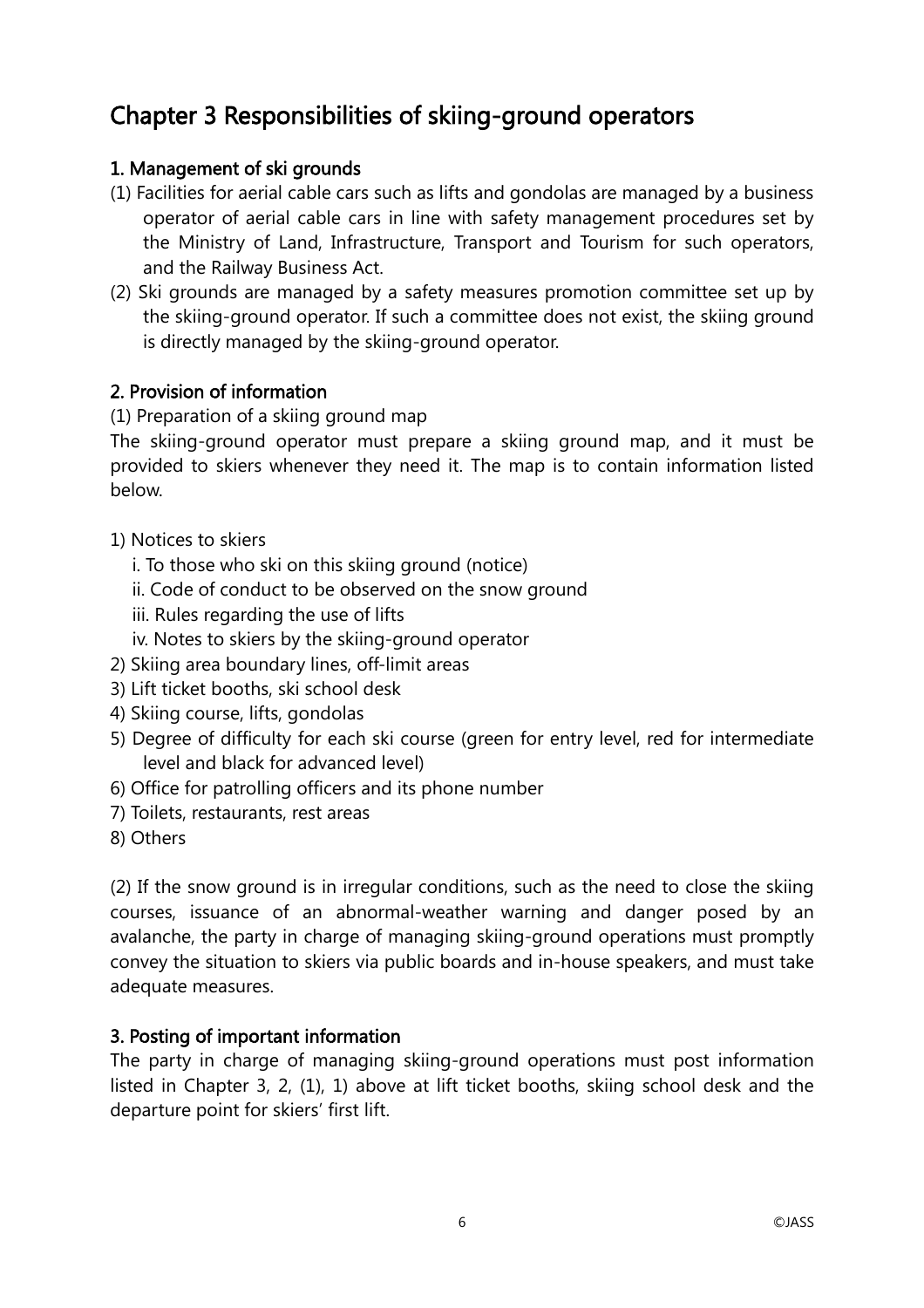# 4. Management of snow parks

- (1) Snow parks must be distinguished from general skiing courses by using ropes and nets.
- (2) Snow-park areas must be shown on the ski-course map.
- (3) Rules to be observed inside the snow park must be explicitly shown at the entrance of the park or inside the park.

# 5. Signs showing there are dangerous objects

- (1) If there is a potentially dangerous object that cannot be recognized easily by skiers 30 meters away under normal daytime and night-time visibility (no rainfall and no snowfall), a sign board with phrases like "DANGER," "SLOW" or "SPEED DOWN" must be erected on the course or on the ground adjacent to the course to warn skiers of the danger.
- (2) If there is a danger that skiers may hit the object mentioned above and sustain a serious injury, the party in charge of managing the skiing ground must cover the object with shock-absorbing material such as mats.

# 6. Operations of snow vehicles

- (1) Snow vehicles are defined as vehicles moving on snow, including snowcats (skitrail groomers) and snowmobiles.
- (2) Snow vehicles are operated in line with a safety-driving manual compiled for such vehicles by the Japan Funicular Transport Association (JFTA) and The Japan Association for Skiing Safety (JASS) .

# (3) Snowcats

- 1) Devices equipped on snowcats
- i. Headlamp
- ii. Tail lamp
- iii. Alarm
- iv. Rotating warning light
- 2) Operation of snowcats

When snowcats (ski-trail groomers) are operated, all the devices listed above must be activated. However, only the alarm system can be deactivated if it is judged that safety can be ensured without it because ski trails are closed or operation is during night time.

3) In principle, snowcats must be operated while ski grounds are closed. However, they can be operated while ski grounds are open, if operation is deemed necessary for such purposes as rescue operations and grooming of ski trails. When snowcats are operated, the party in charge of managing the ski ground must take measures listed below.

i. Announcement to skiers via a skiing ground speaker system that snowcats will be operated

ii. Closure of skiing courses

- iii. Deployment of guiding staff for safety of skiers
- iv. Other measures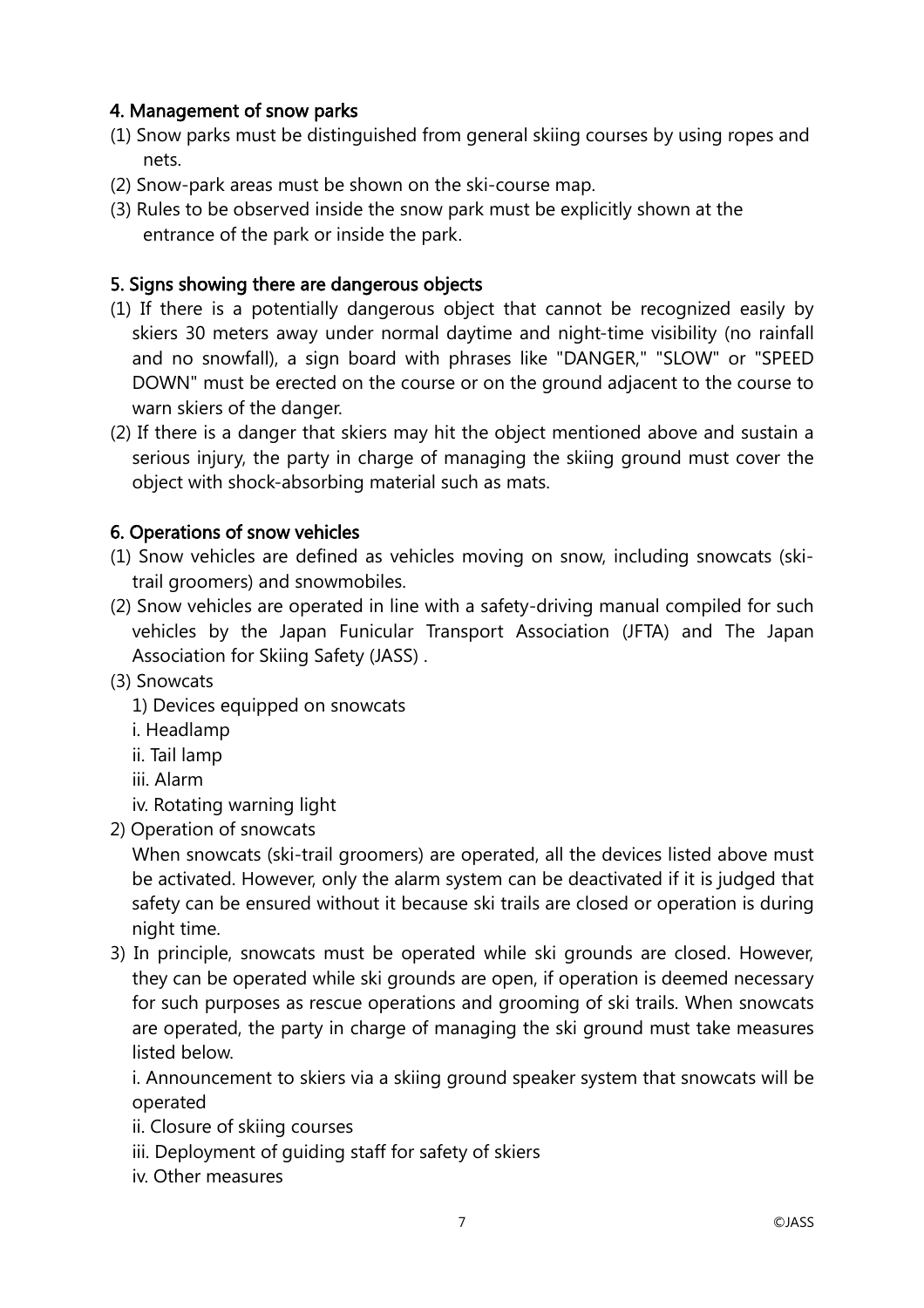### 7. Measures to ensure the safety of skiers in the event of an avalanche

- (1) If an avalanche occurs and its effects on the skiing courses are expected, the party in charge of managing the ski grounds must immediately close all or part of the skiing courses and guide skiers to safe places.
- (2) In order to be able to start rescue operations promptly in the event of an avalanche, the party in charge of managing the ski grounds must secure a sufficient number of staff and equipment.

### 8. Maintenance of order

If a skier causes trouble on the skiing ground and continues troublesome acts in defiance of staff's warning, the party in charge of managing the skiing ground can expel the person.

### 9. Investigation on the cause of accident

- (1) When an accident occurs, staff must immediately rescue skiers involved in an accident.
- (2) When an accident occurs, the situation that led to it must be recorded and retained, and if its disclosure is requested from relevant parties, the record must be submitted to them.
- (3) If the accident results in a serious injury or death, its cause must be fully investigated and preventive measures must be taken.

### 10. Limitations of abilities of skiing ground operators to take safety measures

Most of skiing-accident lawsuits filed by skiers against skiing ground operators involve defects in the installation or preservation of structures on land, which are covered under Article 717 of the Civil Code.

Safety measures are taken by skiing ground operators based on the assumption that skiers will behave while obeying the rules set under the snow sports safety standards. If the accident is caused by the skier's failure to follow such rules, the skiing ground operator is not liable for damages.